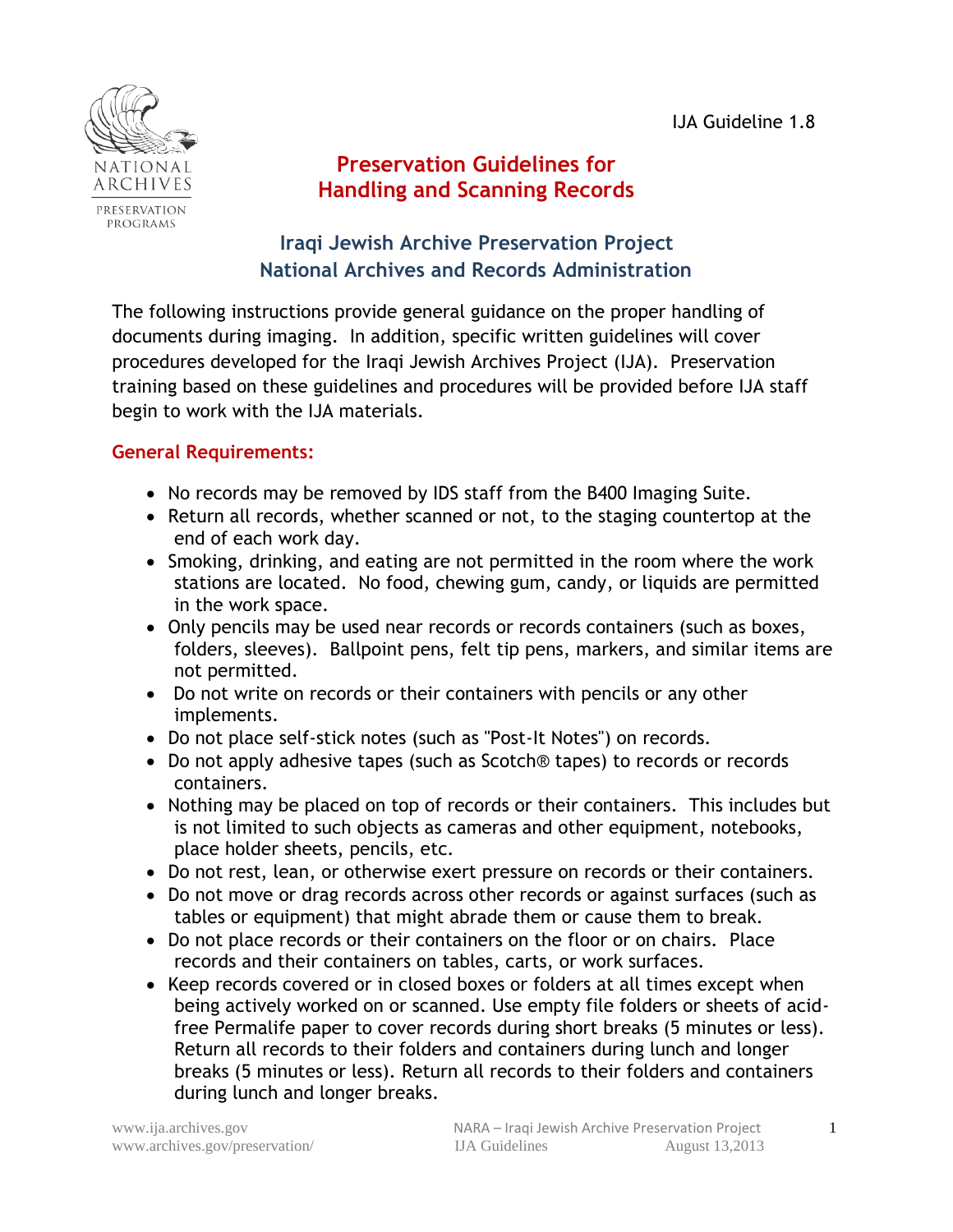- Keep records in their original order and return to their original folders or containers after imaging. Remove only one item at a time from its folder or container. Do not remove items from polyester sleeves for scanning. Sleeving is a protective preservation measure for fragile documents.
- Carefully align records on top of one another in a folder so that edges of documents do not stick out but are fully supported. Also make sure that edges of documents do not extend beyond the folder. Do not jog or tap records on end to align them.
- Keep all pull or tracking slips with the records, their folders and/or containers. This includes the work ticket*.*

### **Handling Individual Records:**

- Report any items that cannot be safely imaged and seek further guidance from Conservation staff. These include brittle or breaking items, warped or distorted objects, items that start to crack or break along weakened fold lines, rolled records, and oversized materials.
- Keep hands clean and free from any substance that could stain or damage records or their containers. This includes food, ink, toner, tobacco, hand lotion, hand sanitizer and "Tacky Finger" or similar products.
- Handle records carefully as they are removed from boxes, folders, envelopes, and other records containers. Rest the container or enclosure on a flat work surface, and then open to remove the record. Small groups of records from a single folder that are being actively worked on may be stacked on top of one another, as long as the height of the stack does not put records in jeopardy of falling.
- Make available a clear and clean "landing surface" (table or work surface) as records are being handled and moved about at the work station. The table must be larger than the records. Do not reach to place materials nor carry materials across the room without support or enclosures.
- Do not use a book cart or equipment cart as a work surface for records.
- Support records underneath with two hands, folder stock, or paperboard provided by NARA. Do not grasp items by one hand or lift by one edge or corner.
- Do not remove records from L-sleeves.
- Always wear gloves when handling photographs that are not sleeved in clear plastic.
- Do not backroll, backfold or "pop" creases in records in attempts to open and flatten them. If creases obscure text, call Conservation or flag it for conservation review later.
- Records may not overhang work surfaces. Keep records at least 3" from the edges of tables and copy boards.